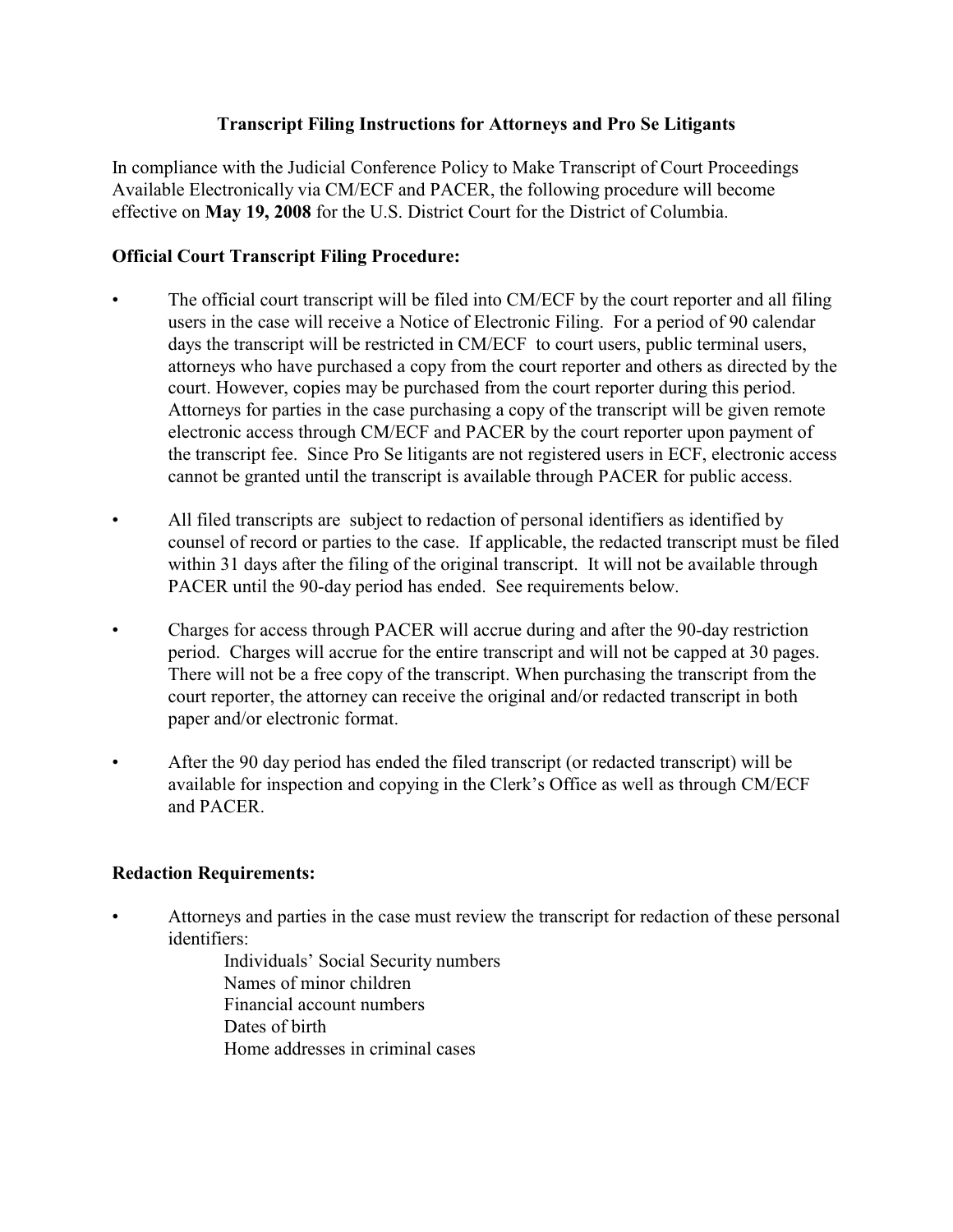- Attorneys and parties must review the following portions of the transcript: Opening and closing statements made on the party's behalf Statements of the party Testimony of any witnesses called by the party Any other portion of the transcript as ordered by the court
- If only part of the transcript is ordered, attorneys and parties are not responsible for ordering and reviewing other parts of the proceeding.
- Parties have the responsibility of requesting redaction even if the requestor of the transcript is a judge or a member of the public/media.
- An attorney serving as court appointed standby counsel for a pro se defendant in defense of a criminal case must review the same portions of the transcript as if the pro se defendant were their client.
- Neither court reporters nor the Clerk's Office are responsible for the identification of the need for redaction of transcripts. Instead, it rests on the attorneys to tell the court reporter where to redact, and on the court reporter to perform the redaction.

#### **Redaction Procedure:**

- Attorneys and parties must file a Redaction Request in CM/ECF and by emailing the court reporter within **21 calendar days** of the filing of the transcript, listing the information to be redacted by page and line number. If the party wishes to redact other information, a motion must be filed. The transcript will remain restricted until this motion is ruled on, even though the 90 day period may have expired.
- The court reporter will then file a redacted transcript within 10 calendar days which also remain restricted from remote access for the 90 day period.
- After the 90 day period has expired, the redacted transcript will be available through PACER and the un-redacted transcript will remain restricted, except at the public terminal unless otherwise directed by the court.
- Access privileges for non-court users automatically propagate forward but not backward. If an attorney purchases the un-redacted transcript, and subsequently a redacted transcript is filed, the attorney will be granted access to it.. However, if an attorney purchases only a redacted transcript, he does not acquire access rights to the un-redacted version.